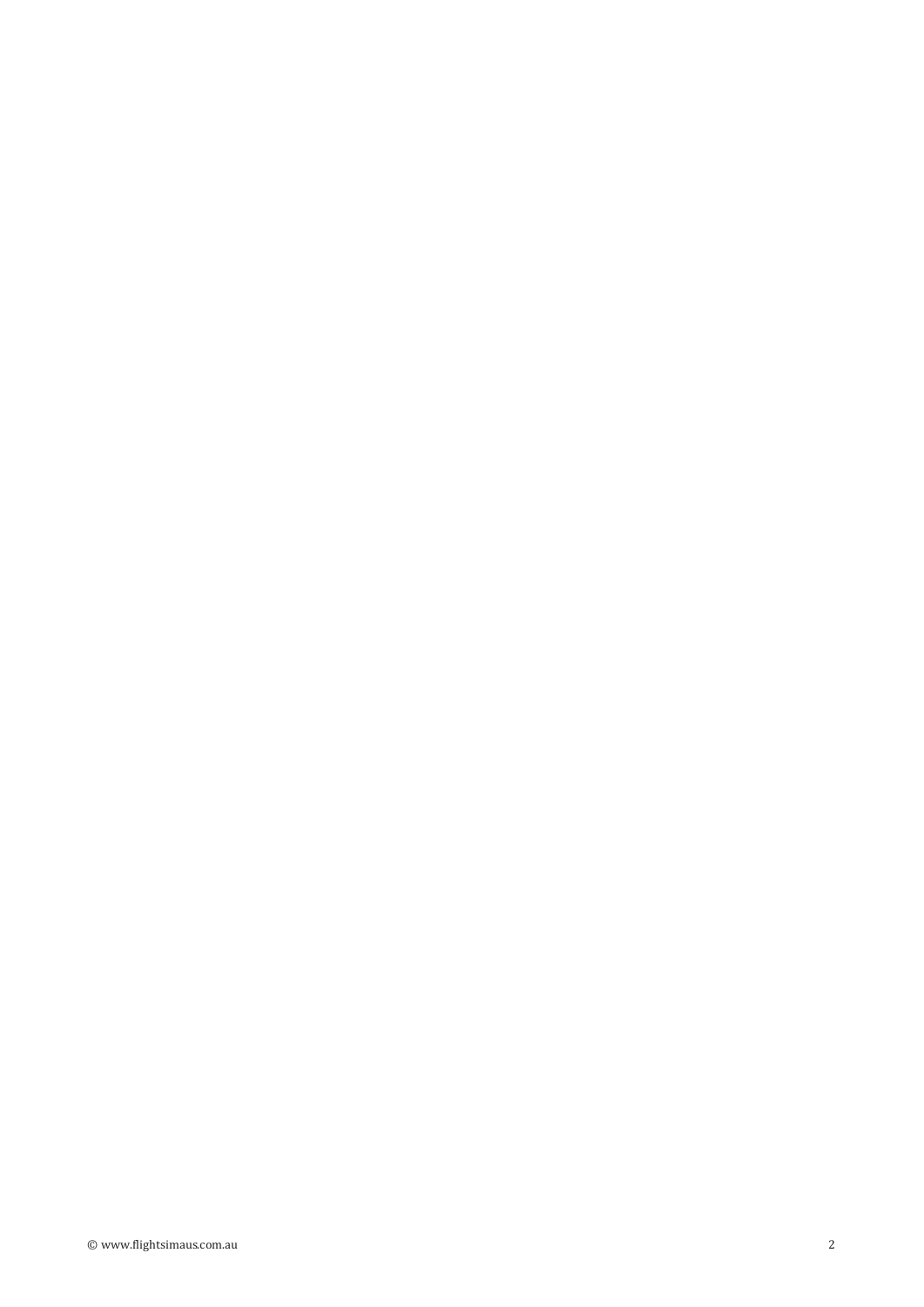#### **About this resource**

This manual has been produced for the use of flight simulation enthusiasts, who wish to achieve the greatest possible level of realism when flying large aircraft such as jet airliners in a shared aircraft environment. Its aim is to support those who wish to engage in pilot and co-pilot sessions sharing the one aircraft through FSX: Steam Edition multiplayer. A previous publication, *Multiplayer Pilot Co-pilot Manual Boeing 747-*400 (2012) was written to adapt specifically to the Boeing 747. The multiplayer hosting and sharing of aircraft procedures in this iteration could be applied equally to any aircraft in your virtual hangar.

#### **Statement of copyright**

Copyright © 2020, Greg Whiley, Aussie Star Flight Simulation. ALL RIGHTS RESERVED. August 2020.

This publication is released under the terms of the Creative Commons licence accessed through the following link: [http://creativecommons.org/licenses/by-nc-nd/3.0/.](http://creativecommons.org/licenses/by-nc-nd/3.0/) In short this allows you to use the publication without payment but for non-commercial purposes only and no adaptation or use in other works is permitted.

Please read the Creative Commons Licence in full before downloading or otherwise making use of the publication.

When using this publication, you must attribute *Aussie Star Flight Simulation* and any identified author in accordance with the terms of the Creative Commons Licence.



Aussie Star Flight Simulation publications are products of Flight Simulation Australia [www.flightsimaus.com.au](http://www.flightsimaus.com.au/)

<info@flightsimaus.com.au>

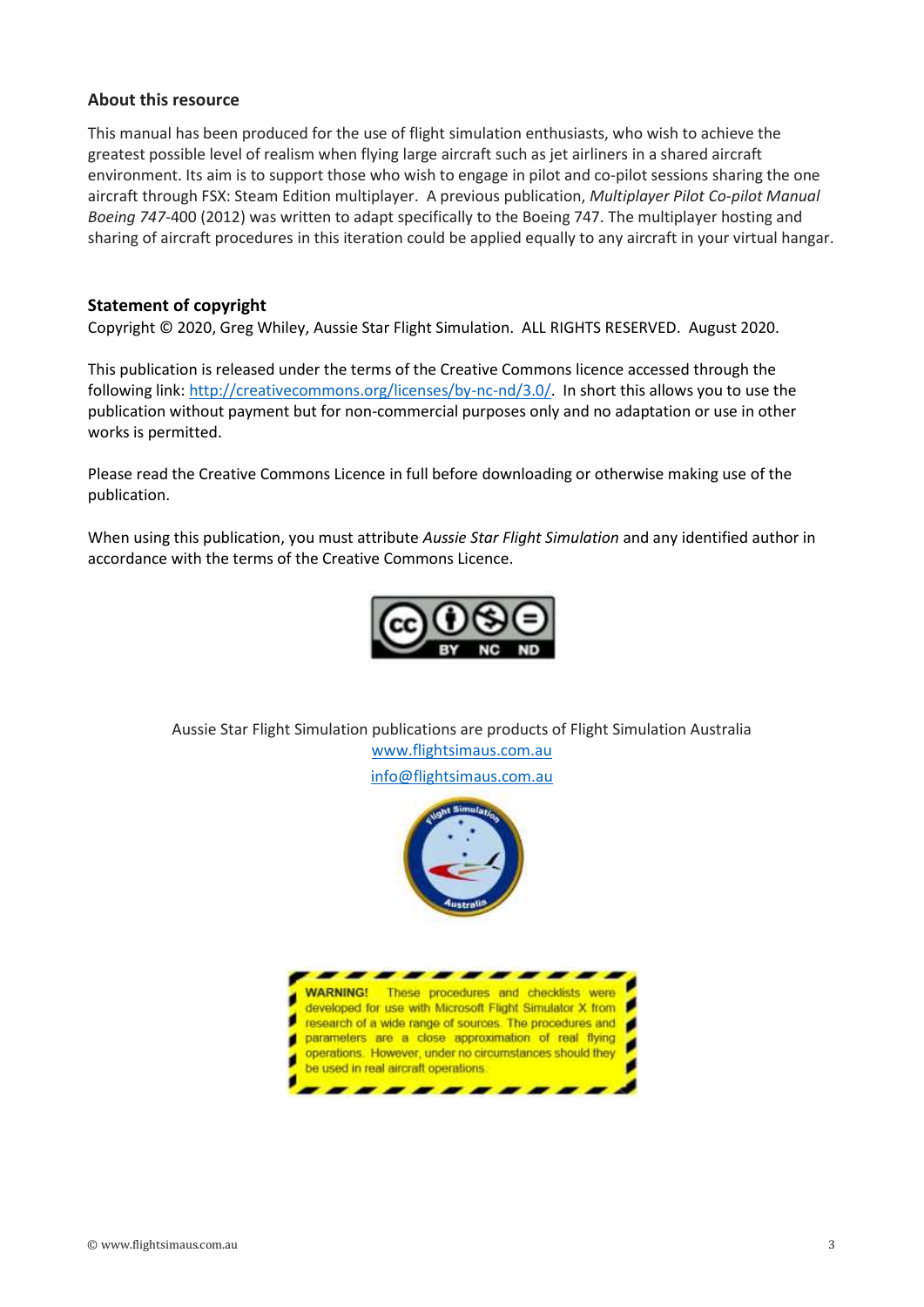# **CONTENTS**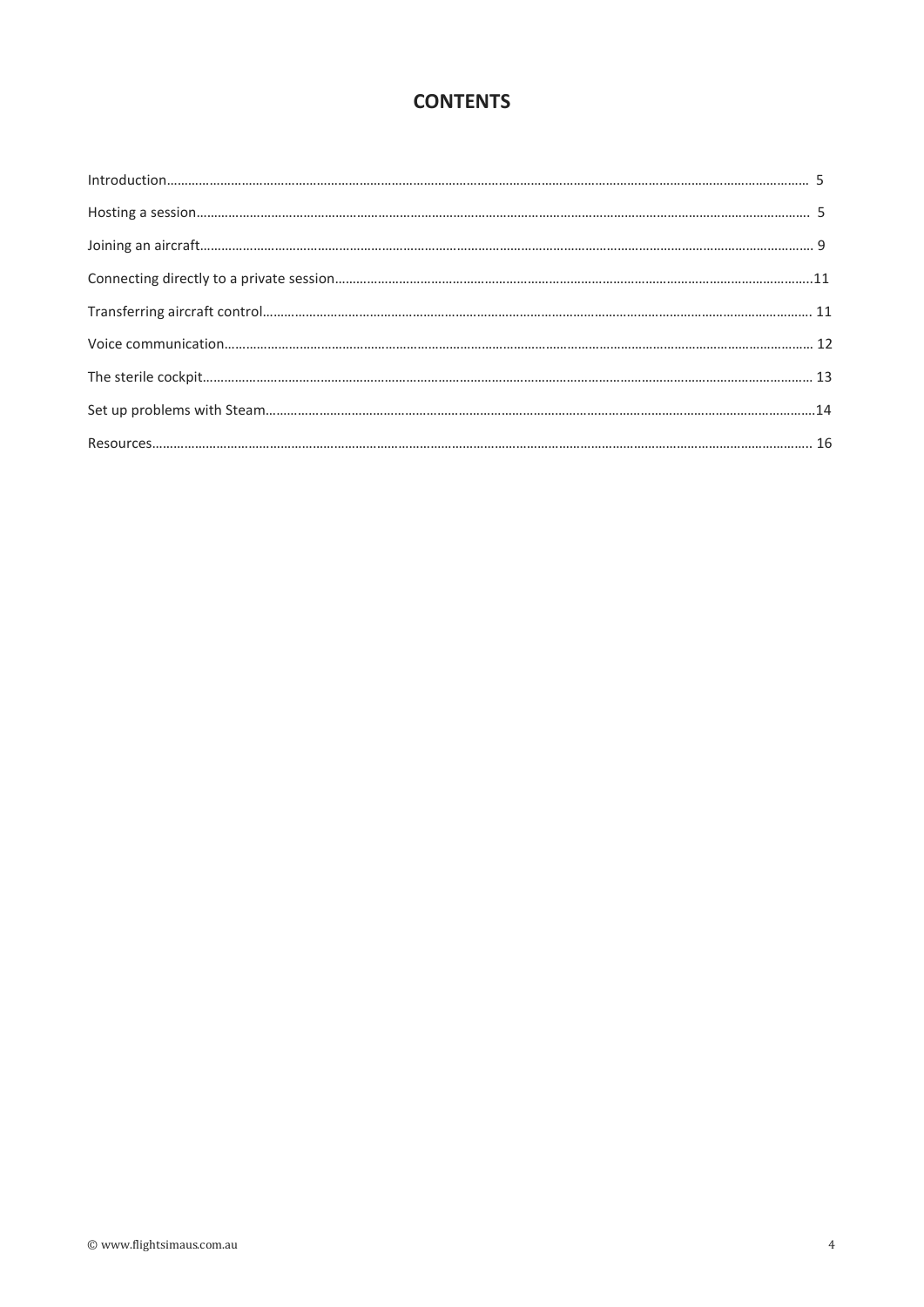

Sharing a cockpit can be a fun and educational pastime when engaging in flight simulation. Add to the experience the opportunity to communicate by voice with each other, then you have a realistic pilot and co-pilot environment where the workload can be shared as in real aircraft operations. This is particularly pertinent in commercial airliners where, in the real world, there needs to be two pilots in the cockpit. It is also an effective way to engage in training sessions or check flights.

This tutorial will provide step-by-step instructions on how to set up a server to host a session for two persons and how to join a session established by a host. Two sets of instructions are provided. The first outlines how to *host* a shared cockpit session. The second explains how you *share* the cockpit established by the host. Note that while some instructions are common, there are some procedures that are different from each other. It is recommended that both the host and the sharer examine both procedures to gain an understanding of the whole process. The items in **bold** are the set-up features in Multiplayer requiring attention.

Voice communication between pilot and co-pilot is essential for realistic operations and training purposes. Additional information is therefore also provided on how to establish this. Finally, some troubleshooting strategies are provided should there be difficulties in establishing connection between the host server and the Steam client software.

Open FSX Steam in the usual way and click on **MULTIPLAYER.** Ensure the Internet (Steam) radio button is

So let's begin.

# Hosting a Session

| selected in Connection options. Nothing needs to be set up in Network Settings.                                                                        |                     |
|--------------------------------------------------------------------------------------------------------------------------------------------------------|---------------------|
| <b>Connection options</b>                                                                                                                              |                     |
| O<br>Internet (Steam)                                                                                                                                  | Local network (LAN) |
| Steam user ID:<br>CaptAus                                                                                                                              | Player name:        |
| Click<br>SIGN IN                                                                                                                                       |                     |
| Click<br>Host a Session                                                                                                                                |                     |
| Enter the following Session information:<br>• Session name (e.g. Pilot Training)<br>• Session category (e.g. Flight Training)<br>• Password (optional) |                     |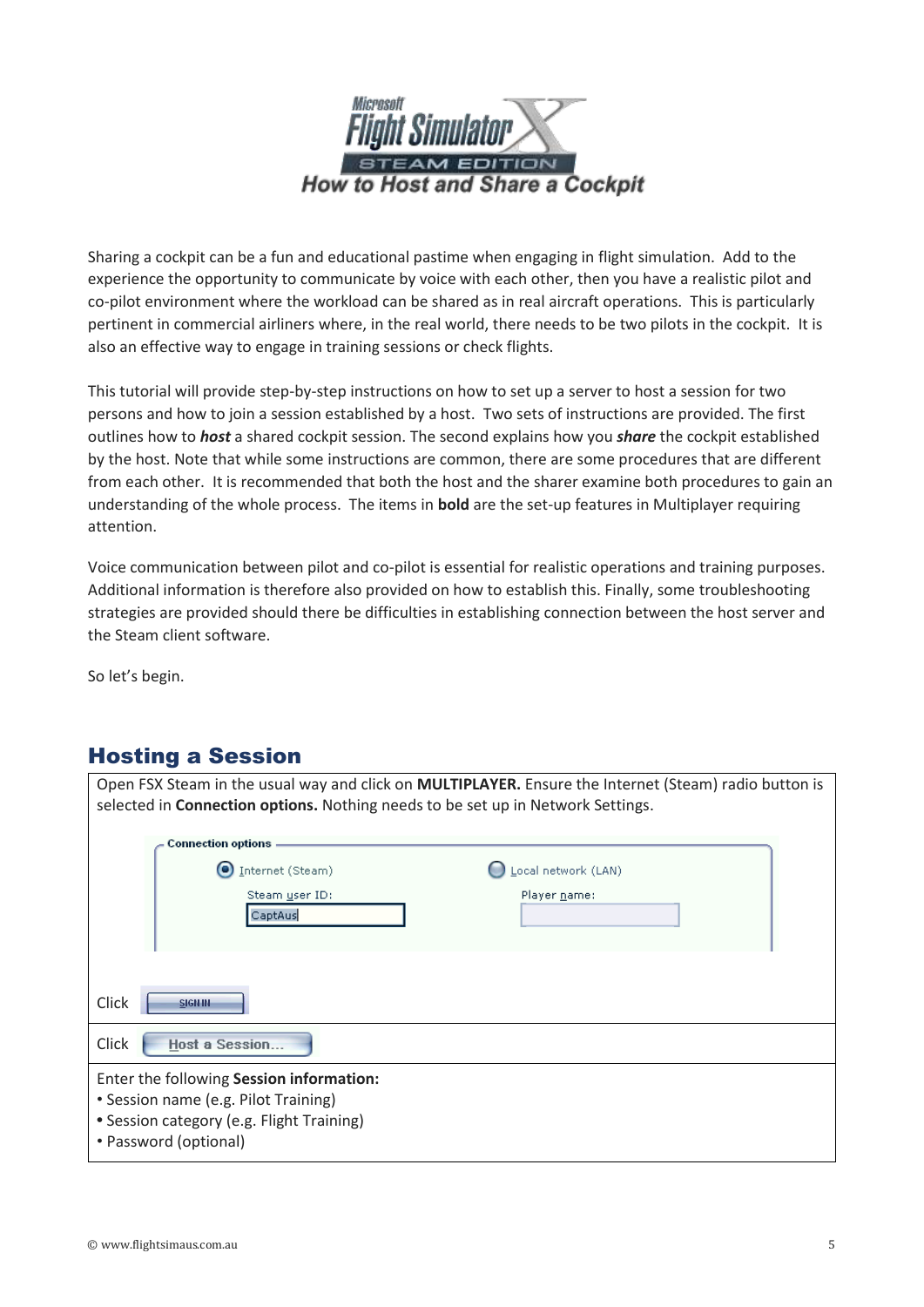| Session information (appears in game list)                                                                          |
|---------------------------------------------------------------------------------------------------------------------|
| <b>Pilot Training</b><br><b>Session name:</b>                                                                       |
| <b>Flight Training</b><br>Session Category:                                                                         |
| Session description:                                                                                                |
|                                                                                                                     |
|                                                                                                                     |
| Session password (optional):                                                                                        |
| Confirm password:                                                                                                   |
|                                                                                                                     |
| In Session availability, check 'Make this session visible to everyone' and 'On the Internet via Steam'.             |
| Session availability -                                                                                              |
| Make this session visible to everyone<br>On the Internet via Steam                                                  |
| On your Local Area Network (LAN)                                                                                    |
| Make this a private session                                                                                         |
|                                                                                                                     |
| Click<br><b>JEXT</b>                                                                                                |
| In Choose session conditions, enter the following information:                                                      |
| • Role (pilot)                                                                                                      |
| • Current Aircraft                                                                                                  |
| • Current Location.<br>NOTE: Always start at a gate, NEVER on a runway.                                             |
| • Current Weather                                                                                                   |
| • Current Time and Season                                                                                           |
| • Establish Fuel and Payload                                                                                        |
| Note all these details to give to your Sharer when joining the session.                                             |
| <b>Choose session conditions</b>                                                                                    |
| A <u>T</u> C Name —<br>Select role:<br>Pilot<br><b>VH-FSA</b>                                                       |
| State intentions to other players (optional):<br>Change                                                             |
| <b>CURRENT LOCATION:</b><br>CURRENT AIRCRAFT:                                                                       |
| <b>Boeing 737-800</b><br><b>Melbourne Inti</b>                                                                      |
| CHANGE<br>CHANGE                                                                                                    |
| <b>CURRENT TIME AND SEASON:</b><br><b>CURRENT WEATHER:_</b>                                                         |
| 15/03/2020 12:21 AM<br>Weather Theme: Gray and Rainy                                                                |
| CHANGE<br>CHANGE                                                                                                    |
| Launch flight with Chat window open<br>Fuel and Payload<br>Load Flight<br>Flight Planner<br>Save Elight<br>Failures |
|                                                                                                                     |
| Click<br><b>IEXT</b>                                                                                                |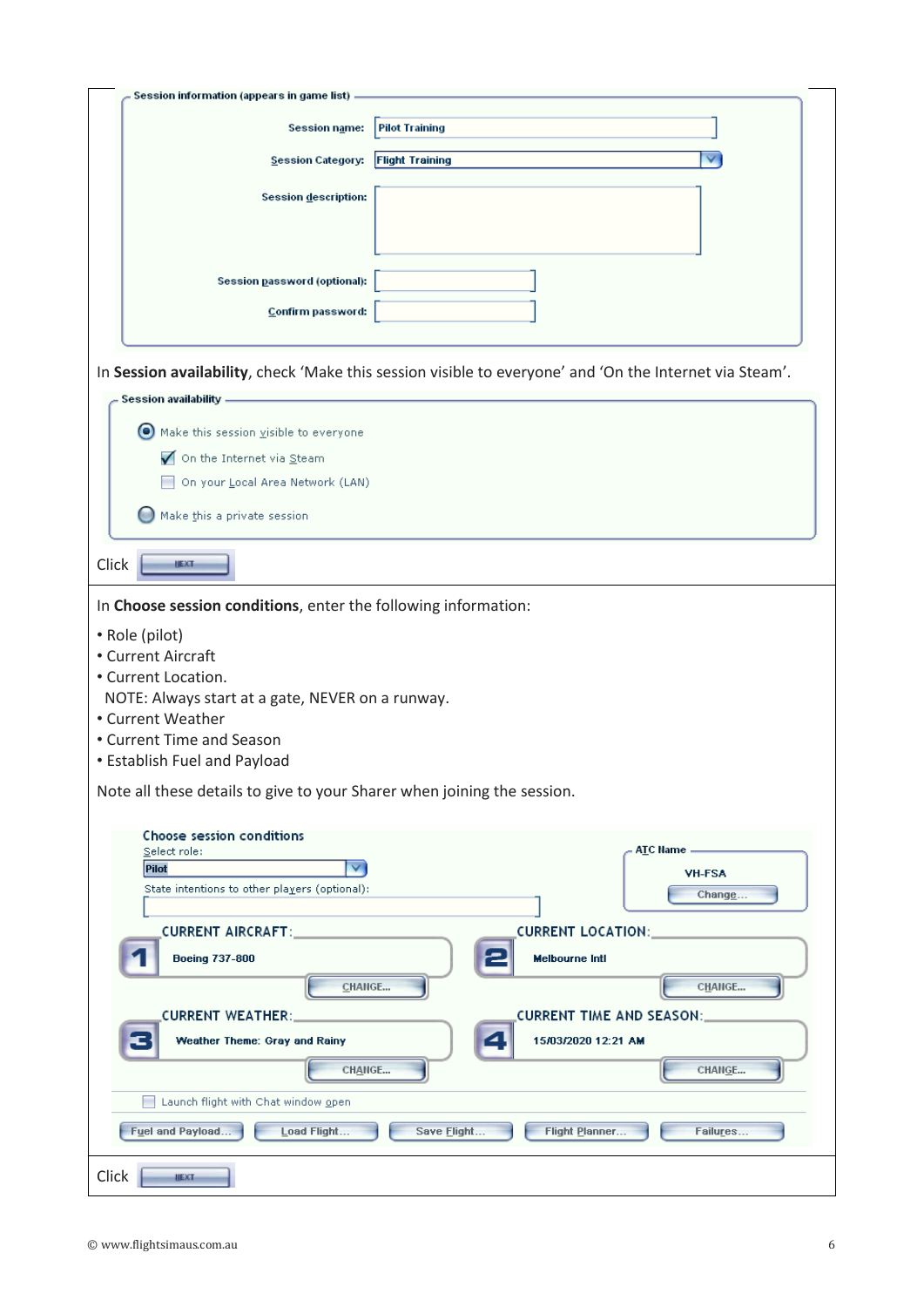| In Choose host options / Player restrictions enter only 2 maximum players and 0 reserved slots for<br>friends.                                |
|-----------------------------------------------------------------------------------------------------------------------------------------------|
| Player restrictions.                                                                                                                          |
| Maximum <u>p</u> layers:<br>$\overline{2}$                                                                                                    |
| Slots reserved for friends:<br>$\mathbf{0}$                                                                                                   |
| Minutes until session starts: 15                                                                                                              |
|                                                                                                                                               |
| In Voice communication, ensure 'Ensure voice communication' is unchecked if using a voice over<br>Internet protocol (VOIP) such as TeamSpeak. |
| Voice communication -                                                                                                                         |
| Enable voice communication (broadband required)                                                                                               |
| Always activated for all players                                                                                                              |
| Only activated using aircraft radios                                                                                                          |
| In Sharing, ensure 'Share my aircraft' is checked. The password is optional. The other two boxes are left<br>unchecked.                       |
| <b>Sharing</b>                                                                                                                                |
| Share my aircraft                                                                                                                             |
| Password (optional):<br>optional                                                                                                              |
| <b>Disable sharing after session begins if no one has joined</b>                                                                              |
| Enable shared voice communication                                                                                                             |
|                                                                                                                                               |
|                                                                                                                                               |
| <b>Advanced Options</b>                                                                                                                       |
| In Advanced Options, Check the boxes as shown below. This will ensure your private session remains<br>private.                                |

 $\mathbf{I}$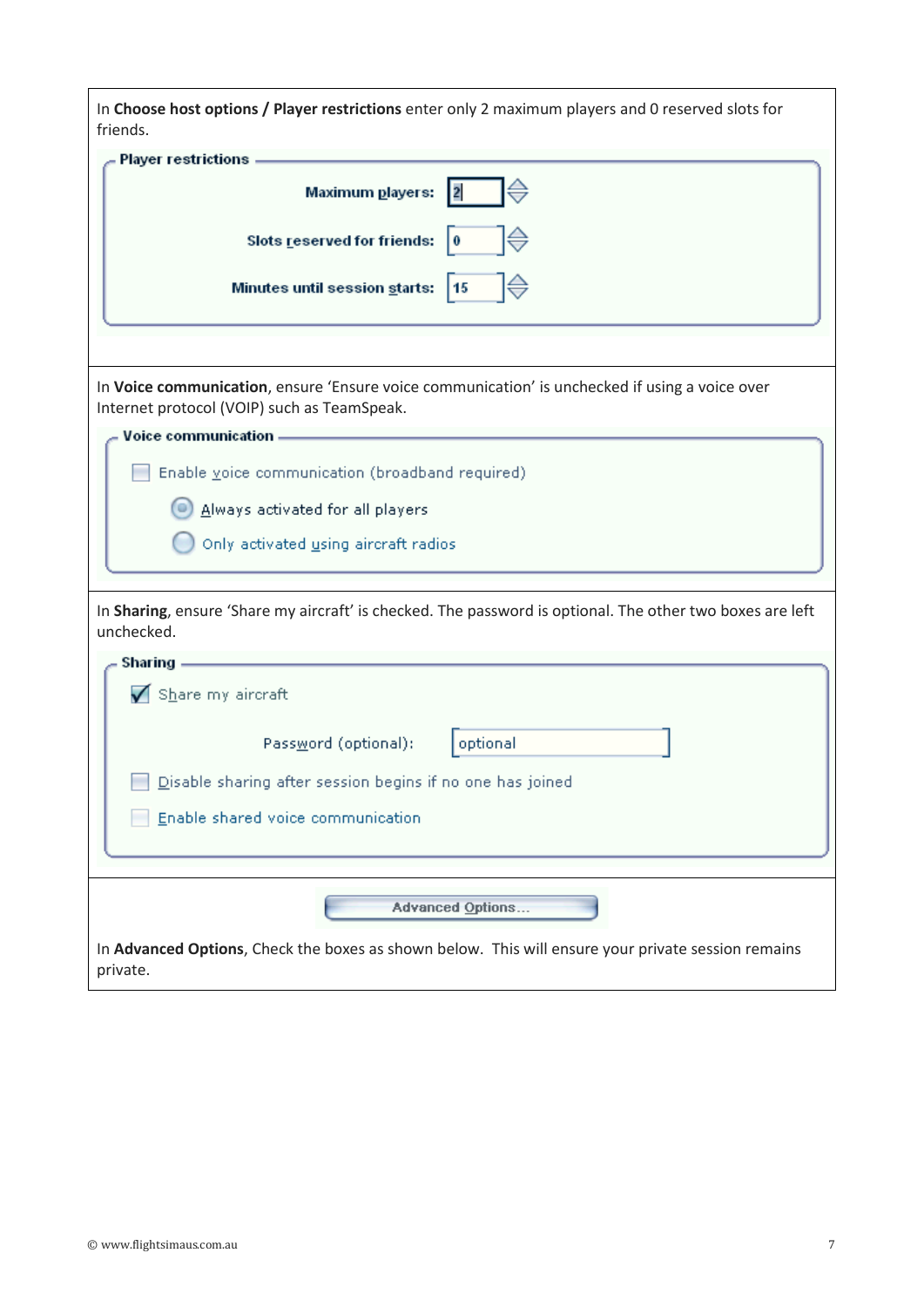| Player options -     |                                                              |                                                                                                 |
|----------------------|--------------------------------------------------------------|-------------------------------------------------------------------------------------------------|
|                      |                                                              |                                                                                                 |
|                      |                                                              |                                                                                                 |
|                      | Players can change realism settings                          |                                                                                                 |
|                      | Players can change location after joining                    |                                                                                                 |
|                      | Players can share aircraft                                   |                                                                                                 |
|                      | Players can use Slew mode                                    |                                                                                                 |
|                      | Players can join during session                              |                                                                                                 |
|                      | Players can pause their session                              |                                                                                                 |
|                      | Host can pause session for everyone                          |                                                                                                 |
|                      |                                                              |                                                                                                 |
| Starting location -  |                                                              |                                                                                                 |
|                      |                                                              |                                                                                                 |
|                      | Players can start at an airport of their choice              |                                                                                                 |
|                      | Players can start in the air near the host                   |                                                                                                 |
|                      | Players can start at the airport nearest the host's aircraft |                                                                                                 |
|                      |                                                              |                                                                                                 |
| Click<br><b>HEXT</b> |                                                              | The session will now load and you will be taken to the Briefing Room                            |
|                      |                                                              | The Briefing Room will now tell you the status of the session. There is nothing to change here. |
| Briefing Room        |                                                              |                                                                                                 |
| Review your session  |                                                              |                                                                                                 |
| CaptAus              |                                                              |                                                                                                 |
| Voice:               | Aircraft: Boeing 737-800 Paint1<br>ৰ⊘                        | <b>Change Role or Aircraft</b>                                                                  |
|                      | Airport: Heathrow                                            | Shared aircraft -                                                                               |
| Pilot Training —     |                                                              |                                                                                                 |
| Weather:             | Host ID: CaptAus<br>Weather Theme: Gray and Rainy            |                                                                                                 |
| <b>Description:</b>  |                                                              |                                                                                                 |
|                      | Status: 1 of 2 slots taken. Waiting for players to join.     |                                                                                                 |
|                      | Minutes to launch: 13:39.                                    |                                                                                                 |
| Players:             |                                                              |                                                                                                 |
|                      |                                                              |                                                                                                 |
| FLY NOW<br>Click     |                                                              |                                                                                                 |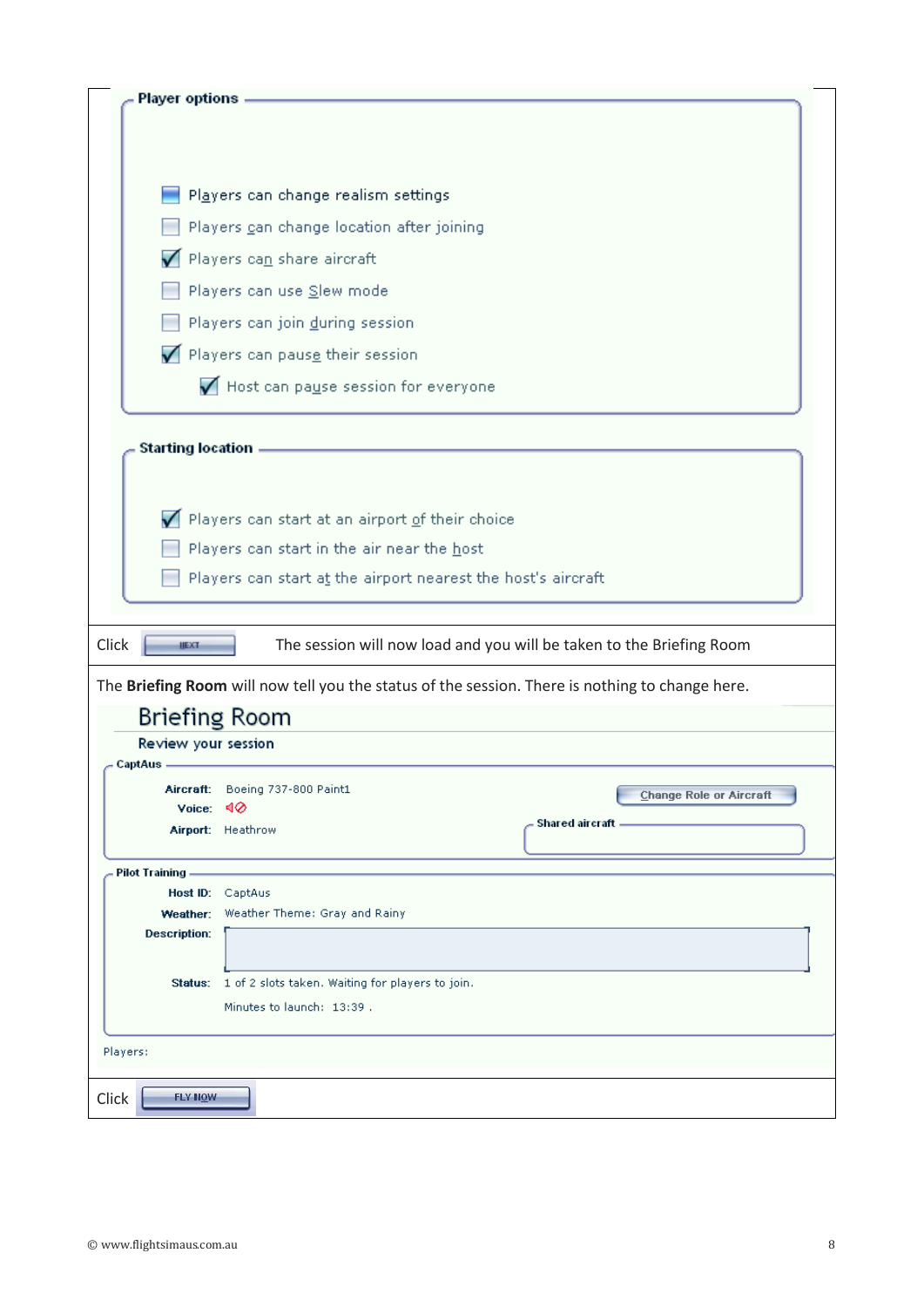# Joining an Aircraft

|                                                         |                |                        | Open FSX Steam in the usual way and click on MULTIPLAYER. Ensure the Internet (Steam) radio button is        |              |
|---------------------------------------------------------|----------------|------------------------|--------------------------------------------------------------------------------------------------------------|--------------|
| selected in Connection options.                         |                |                        |                                                                                                              |              |
| <b>Connection options.</b>                              |                |                        |                                                                                                              |              |
| Internet (Steam)<br>n                                   |                |                        | Local network (LAN)                                                                                          |              |
| Steam user ID:                                          |                |                        | Player name:                                                                                                 |              |
| CaptAus                                                 |                |                        |                                                                                                              |              |
|                                                         |                |                        |                                                                                                              |              |
|                                                         |                |                        |                                                                                                              |              |
|                                                         |                |                        |                                                                                                              |              |
| Click<br><b>SIGN IN</b>                                 |                |                        |                                                                                                              |              |
|                                                         |                |                        | In the main Multiplayer window, click on the server you are going to join. For the purpose of this tutorial, |              |
| we will select Mr.Bale's server at Salt Lake City Intl. |                |                        |                                                                                                              |              |
|                                                         |                |                        |                                                                                                              |              |
| <b>MULTIPLAYER</b>                                      |                |                        |                                                                                                              |              |
|                                                         |                |                        |                                                                                                              |              |
|                                                         |                |                        |                                                                                                              |              |
| Choose a session to join or host a new session          |                |                        |                                                                                                              |              |
| User:<br>CaptAus                                        |                |                        |                                                                                                              |              |
| Category:                                               |                |                        |                                                                                                              |              |
| <b>All Server Categories</b>                            | V              |                        | Only show sessions in my country/region                                                                      |              |
| <b>Session Name</b>                                     | <b>Players</b> | <b>Connection</b>      | <b>Nearest Airfield</b>                                                                                      | Voice        |
| <b>AUSTRALIAN AIRLINES</b>                              | 8/99           | 00000 24               | <b>Kingsford Smith Intl</b>                                                                                  | 10           |
| <b>SYDNEY-FLIGHTS AUSTRALIA</b>                         | 1/99           | 00000 27               | <b>Kingsford Smith Intl</b>                                                                                  | 140          |
| <b>VFA-81 TACPACK</b><br>Mr.Bale's                      | 3/24<br>25/74  | 00000 224<br>00000 225 | 'nuggs' Flying M<br><b>Salt Lake City Intl</b>                                                               | 3600<br>∣⊲√  |
| UFLY ATC (JOIN DISCORD)                                 | 2/99(5)        | 000000 240             | <b>Friday Harbor</b>                                                                                         | 10<br>140    |
| <b>FlyFS Formation Fun</b>                              | 5/22(10)       | 00000 244              | <b>Ft Worth Alliance</b>                                                                                     | 44000<br>∣⊲৵ |
| EasternHops /// PRIVATE<br>A                            | 1/99           | 00000 251              | Hartsfield - Jackson Atlanta I                                                                               | 1∢⊘          |
| <b>TownDogTenn</b><br><b>Airliner World Flights</b>     | 1/8<br>1/99    | $\Box$<br>00000 271    | Abernathy<br><b>McCarran Intl</b>                                                                            | 10           |
|                                                         |                |                        |                                                                                                              | ⊲⊘           |
|                                                         |                |                        |                                                                                                              |              |
| Click<br>JOIN                                           |                |                        |                                                                                                              |              |

| In Choose your session options, change Aircraft, ATC Name and Fuel and Payload to EXACTLY the same<br>as the Host's provided settings.                    |
|-----------------------------------------------------------------------------------------------------------------------------------------------------------|
| <b>MULTIPLAYER</b>                                                                                                                                        |
| Choose your session options                                                                                                                               |
| State intentions to other players (optional)                                                                                                              |
| Choose role                                                                                                                                               |
| v<br>Pilot                                                                                                                                                |
|                                                                                                                                                           |
| Aircraft                                                                                                                                                  |
|                                                                                                                                                           |
| <b>Current Aircraft</b><br><b>ATC Name</b>                                                                                                                |
| <b>VH-FSA</b><br><b>Boeing 737-800</b><br>Change<br>Change                                                                                                |
| Fuel and Payload<br>Load Flight<br>Save Flight<br><b>Flight Planner</b><br>Failures                                                                       |
| In Sharing, make sure the 'Share my aircraft' box is UNCHECKED<br>Leave the other two boxes also unchecked.<br>Enter the Password if provided by the Host |

 $\overline{\phantom{a}}$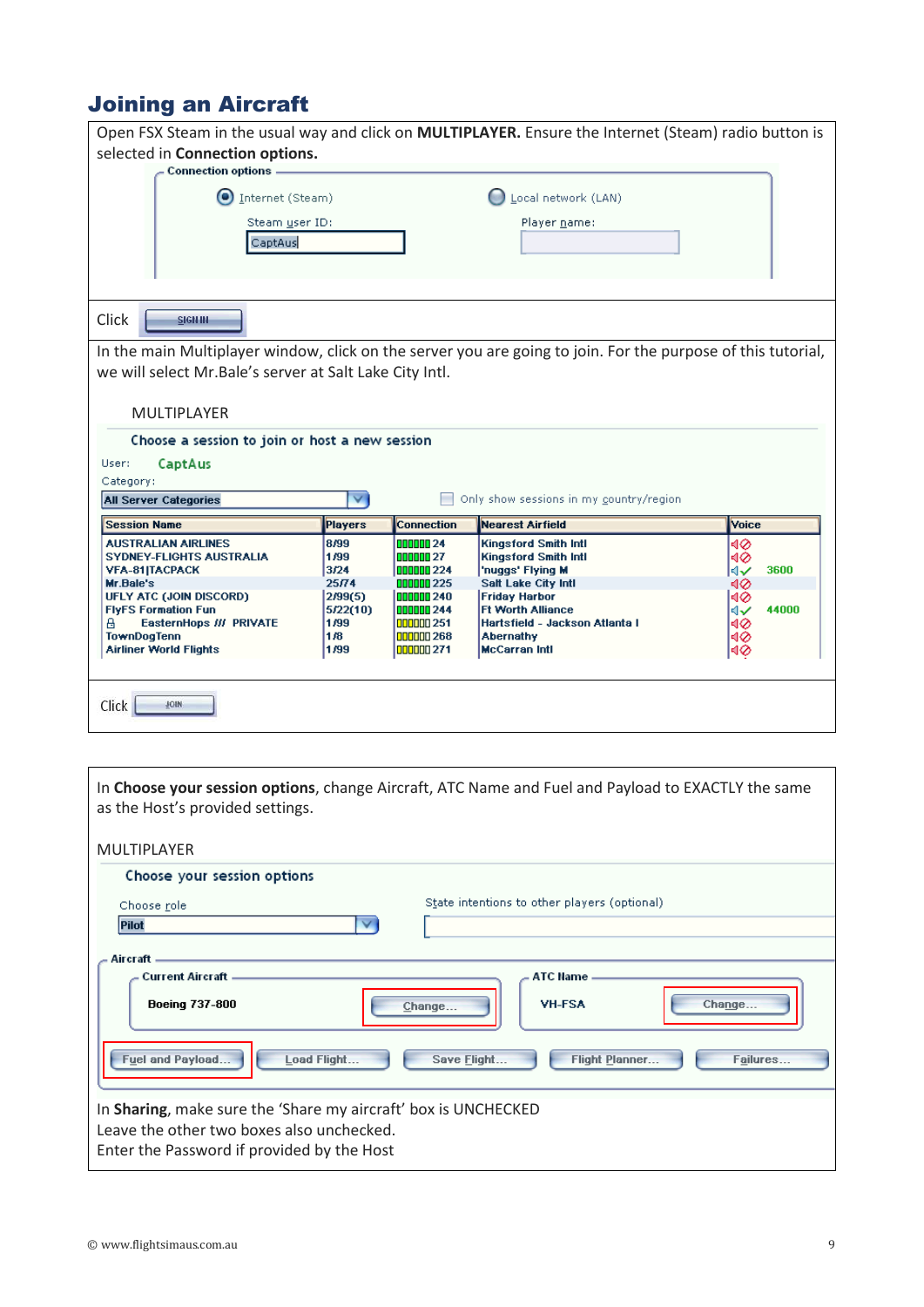| Password (optional):                         |                                                                                    |                  |                                           |                                                                                                        |
|----------------------------------------------|------------------------------------------------------------------------------------|------------------|-------------------------------------------|--------------------------------------------------------------------------------------------------------|
|                                              |                                                                                    |                  | Disable sharing after session has started |                                                                                                        |
|                                              |                                                                                    |                  |                                           |                                                                                                        |
|                                              |                                                                                    |                  |                                           | In Starting Location, check 'At an airport of my choice' and enter the EXACT same location and gate as |
| that set by the Host.<br>Starting location - |                                                                                    |                  |                                           |                                                                                                        |
| At an airport of my choice                   |                                                                                    |                  |                                           |                                                                                                        |
| <b>Current Location -</b>                    |                                                                                    |                  |                                           |                                                                                                        |
| <b>Melbourne Inti</b>                        |                                                                                    | <b>CHANGE</b>    |                                           |                                                                                                        |
|                                              |                                                                                    |                  |                                           |                                                                                                        |
| $\bigcirc$ In the air near the host          |                                                                                    |                  |                                           |                                                                                                        |
|                                              | At the airport nearest the host's aircraft                                         |                  |                                           |                                                                                                        |
|                                              |                                                                                    |                  |                                           |                                                                                                        |
| OK.                                          |                                                                                    |                  |                                           |                                                                                                        |
|                                              | You will be taken to the Briefing Room                                             |                  |                                           |                                                                                                        |
|                                              |                                                                                    |                  |                                           |                                                                                                        |
|                                              |                                                                                    |                  |                                           |                                                                                                        |
|                                              | In the Briefing Room, find the player's aircraft you want to join (i.e. your Host) |                  |                                           |                                                                                                        |
|                                              |                                                                                    |                  |                                           |                                                                                                        |
| Review your session                          | <b>Briefing Room</b>                                                               |                  |                                           |                                                                                                        |
| CaptAus.                                     |                                                                                    |                  |                                           |                                                                                                        |
|                                              | Aircraft: Boeing 737-800 Paint1                                                    |                  |                                           | <b>Change Role or Aircraft</b>                                                                         |
|                                              | Voice: $\triangleleft\oslash$                                                      |                  |                                           |                                                                                                        |
|                                              | Airport: Melbourne Intl                                                            |                  |                                           |                                                                                                        |
|                                              |                                                                                    |                  |                                           |                                                                                                        |
| <b>AUSTRALIAN AIRLINES</b>                   | Host ID: AustralianAirlines                                                        |                  |                                           |                                                                                                        |
| Weather:                                     | User-defined weather                                                               |                  |                                           |                                                                                                        |
| <b>Description:</b>                          | ATC/comms: discord.gg/nCn8jYB<br>aussieairlines.com                                |                  |                                           |                                                                                                        |
| Status:                                      | 7 of 99 slots taken. Waiting for players to join.                                  |                  |                                           |                                                                                                        |
|                                              | Time since session started 31:11.                                                  |                  |                                           |                                                                                                        |
| Players:                                     |                                                                                    |                  |                                           |                                                                                                        |
| KalaTheFox                                   | Extra 330SC VH-SPX                                                                 | Kingsford Smi    | ¶V IN SESSION                             | <b>Join Aircraft</b>                                                                                   |
| ShadowWolpa                                  | Cessna Skyhawk 172SP G1L                                                           | Kingsford Smi    | ¶⊘ in session                             |                                                                                                        |
| Alex                                         | Cessna Skyhawk 172SP G1+ Kingsford Smi                                             |                  | ¶⊘ in session                             |                                                                                                        |
| Radar1701                                    | Aircreation582SL red                                                               | Kingsford Smi    | ¶⊘ in session                             |                                                                                                        |
| tristancondie1                               | Aircreation582SL red                                                               | id Smil<br>King. | 40 IN SESSION                             |                                                                                                        |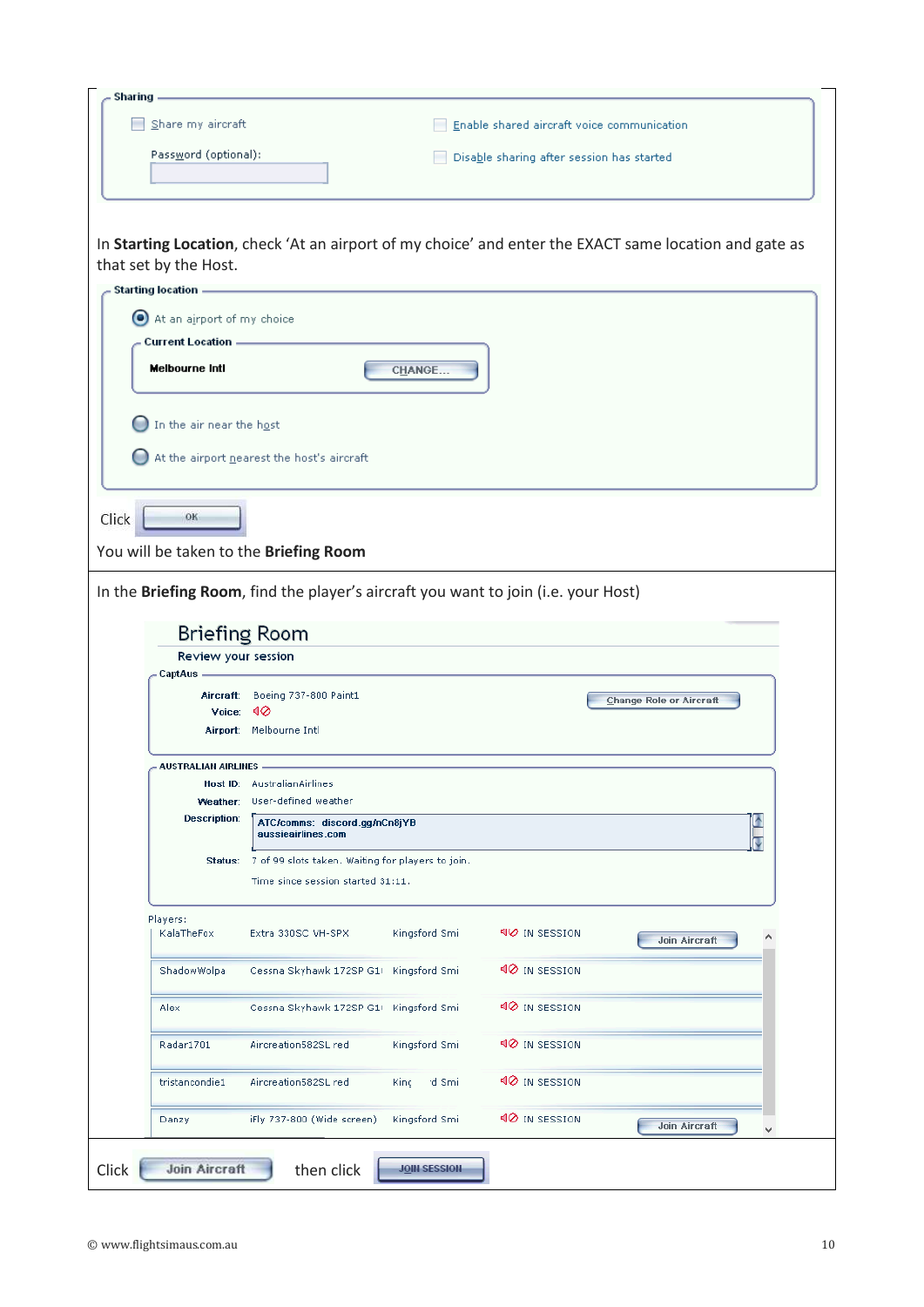# **Connecting directly to a private session**

If you have arranged with a friend to use Multiplayer but do not wish to have the session visible to all, you

can connect directly to a private session. In this situation, the host will set up the session and advise you of the IP Address of his server. The host can determine the Public IP Address simply by going to a site such as [http://whatismyip.com/.](http://whatismyip.com/)

To connect to the host's server, click on **Connect Directly** in the Multiplayer Session page and enter the IP Address provided in the four boxes.

| <b>Flight Simulator</b>                                                                    |                                                           | 88                  |
|--------------------------------------------------------------------------------------------|-----------------------------------------------------------|---------------------|
| <b>TEAM BOITION</b>                                                                        | <b>MULTIPLAYEF</b>                                        |                     |
| -<br><b>FREE FLIGHT</b><br>MISSING                                                         | Connect directly to IP Address                            |                     |
| <b>MILTIPLAYER</b><br><b>PAINT RECORDS</b><br>LIVAGENC CENTER<br><b>BETTINGH</b><br>\$1000 | Enter IP sobboxs: (a) . (a) . (a) . (a) . (a) . (a) . (b) |                     |
|                                                                                            |                                                           |                     |
| <b>Carriacte</b><br><b>Frienda</b>                                                         |                                                           |                     |
| $\Delta$ Eletry 700                                                                        |                                                           |                     |
| <b>Balant</b><br><b>Barrow</b><br>Θ<br>4444                                                |                                                           |                     |
|                                                                                            | <b>CABCH</b>                                              | <b>FRD SESSIONS</b> |

## **Transferring aircraft control**

Once you start flying in a Multiplayer shared aircraft session, you can transfer control of the aircraft back and forth. The pilot in control (pilot flying) is the only one who can fly the aircraft. However, the other pilot can still operate the aircraft after control has been transferred.

To transfer control of the aircraft: Press **Shift+T**. The other pilot (pilot not flying) will receive a message asking if he wants to receive control of the aircraft. To accept control of the aircraft and become pilot flying: Press **Shift+T**.



#### **Stop sharing an aircraft**

At some point in a session you may wish to stop sharing control of the aircraft with the host ending the session. To stop sharing aircraft control, Press **ESC** to exit to the **Briefing Room**. The other pilot will receive a message that the aircraft is no longer shared.

Note: You can **not** mix a session using the boxed and Steam versions of FSX.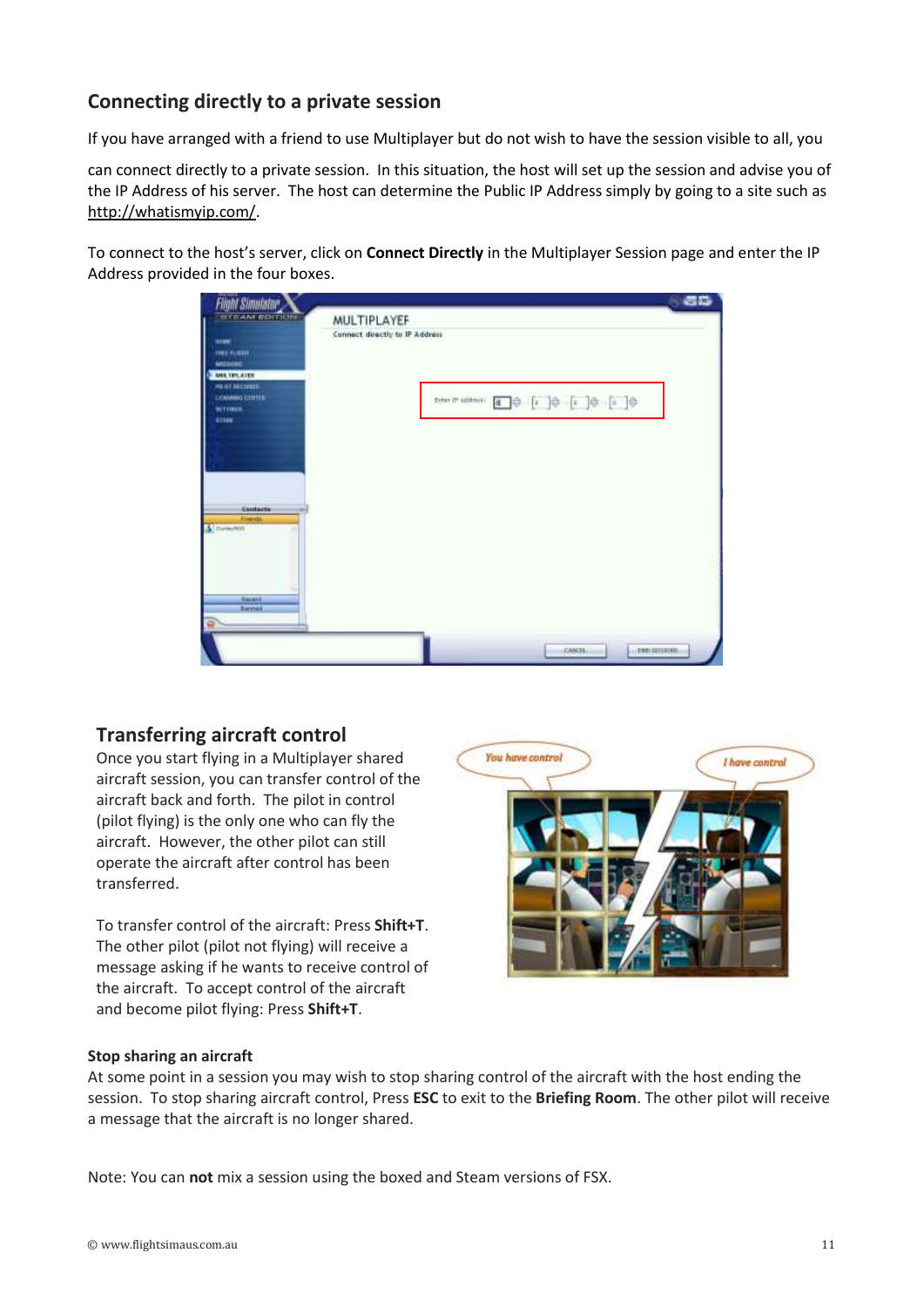# Voice communication

For maximum realism and operational efficiency, voice communication between pilot and co-pilot is essential. A Windows-compatible headset is essential for a shared aircraft Multiplayer session. To use voice communications while sharing an aircraft, you must select the voice communications option. There are three voice communication options in FSX Steam: A Saitek Pro Flight headset



| <b>Option</b>         | How it works                                                                        |
|-----------------------|-------------------------------------------------------------------------------------|
| Always activated      | All players in the session can hear all other players. Players must press and hold  |
| for all players       | <b>CAPS LOCK to talk.</b>                                                           |
|                       | Voice communication.                                                                |
|                       | √ Enable voice communication (broadband required)                                   |
|                       | Always activated for all players                                                    |
|                       | Only activated using aircraft radios                                                |
| Only activated        | Players wishing to talk to each other must tune to the same radio frequency. It is  |
| using aircraft        | recommended you select a less commonly used frequency and tune it in on COMM        |
| radios                | 2 in your radio stack. To communicate, press and hold CAPS LOCK to talk             |
|                       | (recommended) or press and hold SHIFT+CAPS LOCK to broadcast to all players,        |
|                       | regardless of whether they are on the same radio frequency.                         |
|                       | <b>Voice communication</b>                                                          |
|                       | √ Enable voice communication (broadband required)                                   |
|                       | Always activated for all players                                                    |
|                       | Only activated using aircraft radios                                                |
| <b>Enabled shared</b> | Only available when two players are sharing an aircraft. With this option, players  |
| voice                 | don't have to press a button to talk. This option is for pilot co-pilot operations. |
| communication         | <b>Voice communication</b>                                                          |
|                       | $\blacktriangleright$ Enable voice communication (broadband required)               |
|                       | Always activated for all players                                                    |
|                       | Only activated using aircraft radios                                                |
|                       |                                                                                     |
|                       | <b>Sharing</b>                                                                      |
|                       | Share my aircraft                                                                   |
|                       | Password (optional):<br>optional                                                    |
|                       | Disable sharing after session begins if no one has joined                           |
|                       | Enable shared voice communication                                                   |
|                       |                                                                                     |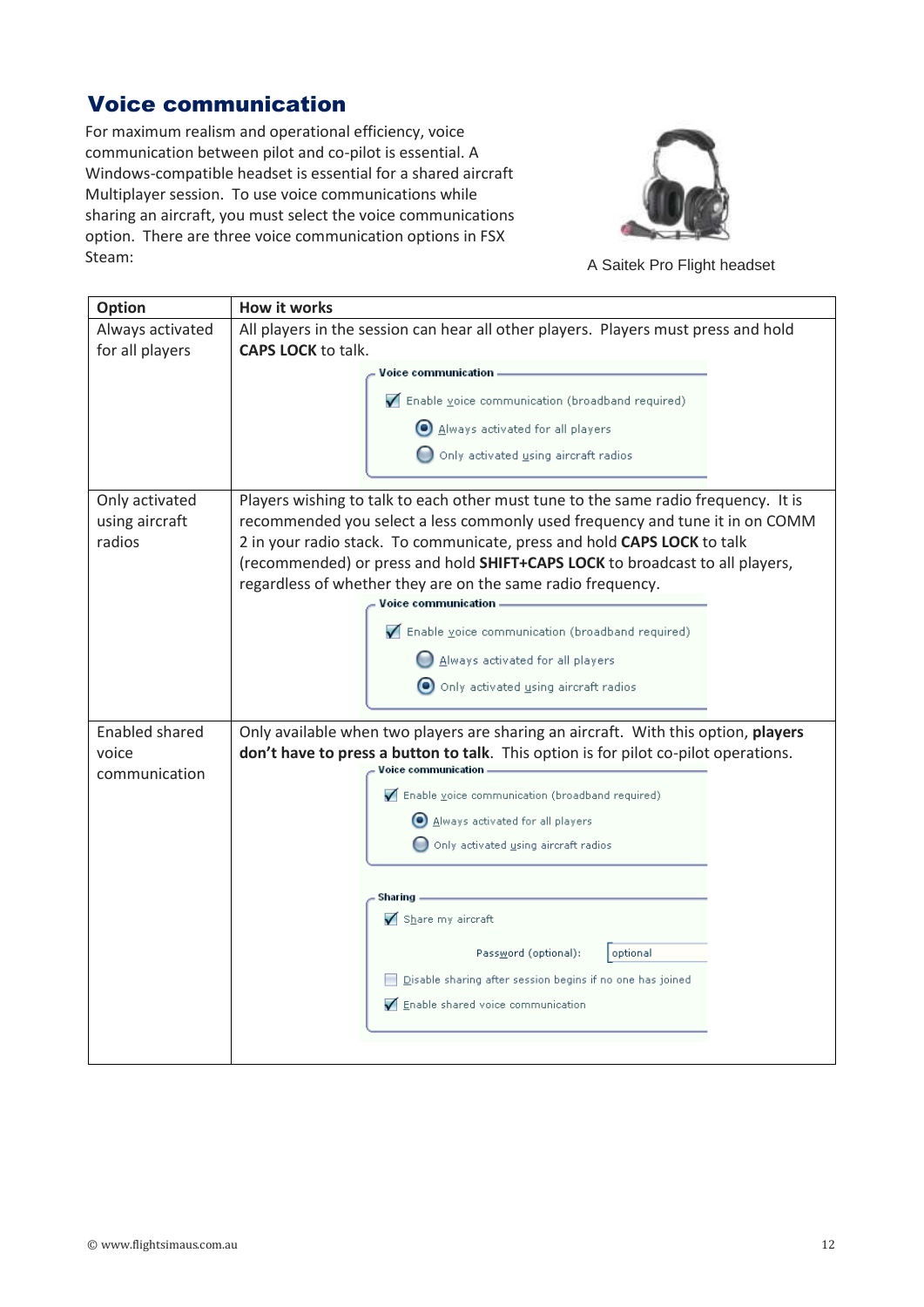#### **A better option**



A better option for clarity and reliability is to use a voice over Internet (VoIP) program such as *Teamspeak3. TeamSpeak3* is the most popular and widespread VoIP software used in flight simulation. Teamspeak3 uses 'crystal clear sound to communicate with team mates cross-platform with military-grade security, lag-free performance and unparalleled reliability and uptime.' The Client software is a free download and is available [here.](https://www.teamspeak.com/en/)



*Discord* is another VoIP which is gaining popularity among flight simmers. *Discord* is a small group of passionate gamers whose mission is to bring people together around games. They believe that with diversity comes a better product, better decisions, and a better environment. Their Client software is available fre[e here.](https://discordapp.com/)

## **The Sterile cockpit**

If your reason for engaging in a shared cockpit is for training/learning purposes or piloting under normal operation procedures, then consideration of the sterile cockpit is essential. A sterile cockpit has nothing to do with cleanliness of the physical environment. It has everything to do with the professional, mental environment. The purpose of having a sterile cockpit is to remove any distractions that might impinge on the safe, proper and proficient operation of an aircraft and the maintenance of a high level of situational awareness. A summary of this aviation rule is as follows:

# **Aviation-Sterile cockpit rule**

- Prohibits crew member performance of nonessential duties or activities while the aircraft is involved in taxi, takeoff, landing, and all other flight operations conducted below 10,000 feet, except cruise flight.
- Prohibits the personal use of a personal wireless communications device or laptop computer while a flight crew member is at duty station during all ground operations The



Reproduced with permission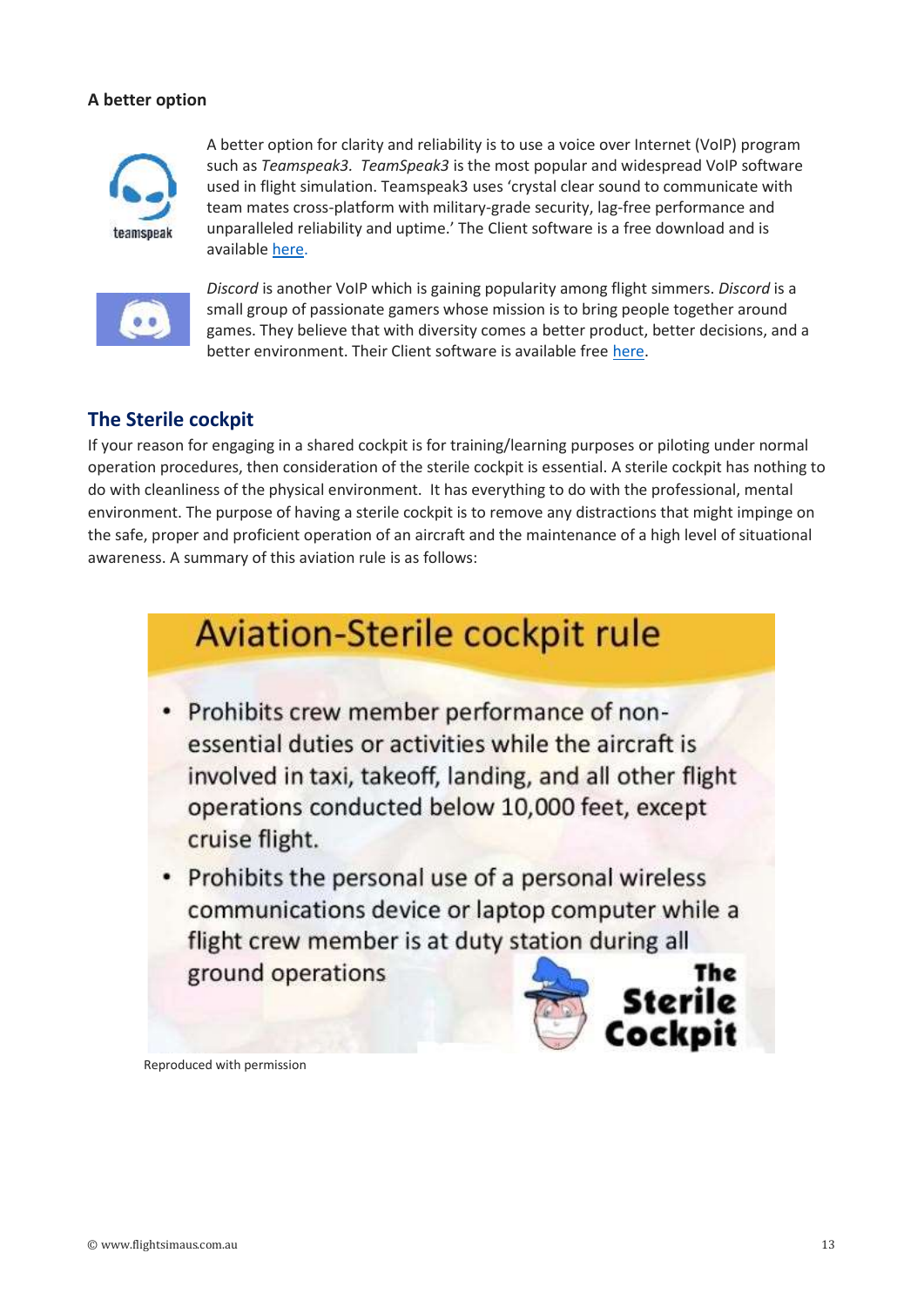# Set up problems with Steam



## **Setting up**

If you are having problems setting up and using Multiplayer here a few things you could try, courtesy of Steam Support:

- 1. Check your connection to the Internet. Is your router turned on and working? If not try restarting it.
- 2. Check your connection to the Internet on your PC. If it is not showing that you are connected restart your router and then restart your PC.
- 3. If your PC still cannot connect to the Internet, contact your Internet service provider for more advice.

If your PC is showing a connection to the Internet then follow the steps below:

- 1. Restart the Steam platform client
- 2. Log out of Steam
- 3. Restart the Steam platform client by closing it completely and launching it again
- 4. Log back into Steam.

If it is still not working, try the following steps:

- 1. Load the Steam platform client and log into your account
- 2. Click the Library tab in the menu at the top of the screen
- 3. Click the List View from the view options on the top right of the screen
- 4. Right click on Microsoft Flight Simulator X: Steam Edition to bring up a popup menu
- 5. Click on Properties from the popup menu to bring up another popup box
- 6. Click on Local files from the popup box menu
- 7. Click on Verify integrity of game cache from the Local file options
- 8. Wait for the process bar to finish verifying your files
- 9. Restart Steam.

### **Port Forwarding**

If you are trying to host a Multiplayer session you will also need to setup your PC for that. As a host, you may have to configure your Router to allow participants to access your PC. Firstly, you will need to set up port forwarding on your Router. The following ports need to be forwarded to your PC:

- **6112 – TCP and UDP**: Default FSX network game port. If you change your Network Settings in the game on the Multiplayer Sign-in screen, change this port too.
- **27016 – TCP and UDP:** Steam Server Master Browser port. Steam talks to your host via this port.

For details on how to set up Port Forwarding for your Router, refer to the manufacturer's documentation.

### **Using a Firewall with Steam**

If you are installing Steam for the first time or there has been a recent Steam update, a firewall may be preventing Steam from connecting to the Steam Network. You may be asked to re-authorize Steam after a client update. Some Steam games may also prompt for firewall authorization after a game update.

Follow these troubleshooting steps:

- 1. Close the Steam client application
- 2. Open the configuration view of your firewall program and remove any instance of the following executables from the permissions:
	- a. Steaminstall.exe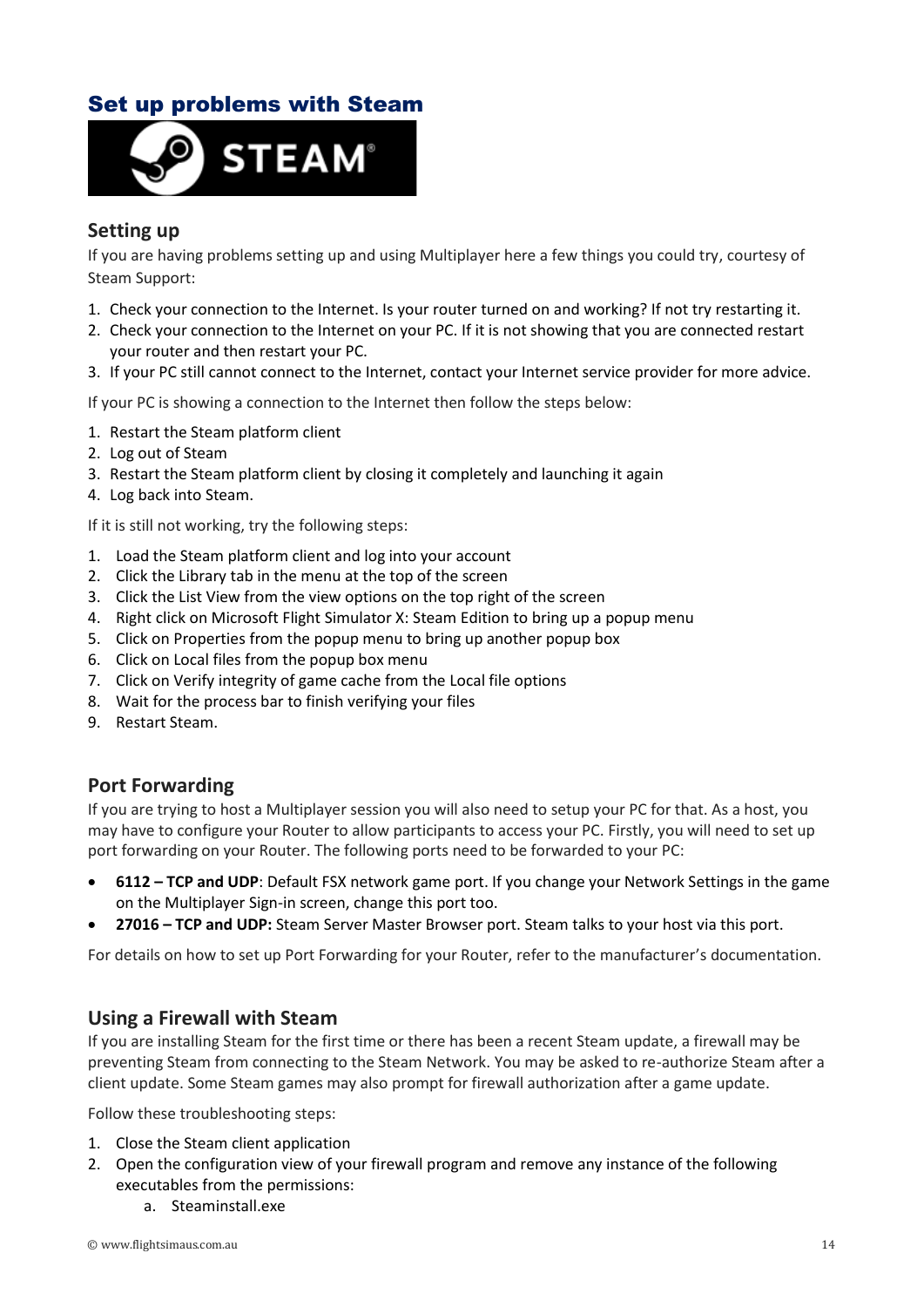- b. Steme.exe
- c. Hl.exe
- d. Hl2.exe
- e. steamTmp.exe
- 3. Start Steam. Your firewall should prompt you to set new permissions for steam.exe. If it does not, the security settings may be too strict – you will need to change these settings so you will be prompted to set permissions.
- 4. Give the Steam executables permission for all TCP and UDP ports when prompted
- 5. Restart your computer and start Steam.

If you are still having connectivity problems, try the following:

- 1. Exit the Steam client
- 2. Temporarily disable your firewall
- 3. Restart Steam and test connectivity
- 4. Re-enable your firewall.

If Steam operates normally only when your firewall is disabled, recheck your firewall configuration. You may wish to contact the provider of your firewall for configuration help. **It is not recommended that you leave your firewall disabled.**

#### **Firewall Provider Resources**

• **Microsoft** Windows Firewall is the most commonly-used firewall program used by Steam customers on Windows. If you are using Windows Firewall, you must ensure that your LAN is identified as being either a Home or Work network. If you are connected to a Public network the firewall constraints will prevent access. FSX, however, needs to be allowed to access Public networks so ensure your Windows Firewall correctly allows full access.

| Allow programs to communicate through Windows Firewall<br>w<br>Home/Work (Private)<br><b>Name</b><br>Microsoft Flight Simulator X: Steam Edition |                 |  |  |
|--------------------------------------------------------------------------------------------------------------------------------------------------|-----------------|--|--|
| To add, change, or remove allowed programs and ports, click Change settings.<br>What are the risks of allowing a program to communicate?         |                 |  |  |
| Allowed programs and features:                                                                                                                   | Change settings |  |  |
|                                                                                                                                                  |                 |  |  |
|                                                                                                                                                  | Public:         |  |  |
|                                                                                                                                                  | M               |  |  |
|                                                                                                                                                  |                 |  |  |
|                                                                                                                                                  |                 |  |  |
|                                                                                                                                                  |                 |  |  |
|                                                                                                                                                  |                 |  |  |

- **Apple** provides the Application Firewall for all current Macos versions.
- **Norton** provides support for Norton Personal Firewall
- **McAfee** provides support for McAfee Personal Firewall and the McAfee Internet Security Suite
- **Zone Labs** provides support for ZoneAlarm
- **nVidia** Historically nVidia's Network Access Manager was known to be incompatible with Steam and other network client software.

#### **Still stuck?**

Get in direct contact with the Dovetail Games support website at <http://dovetailgames.kayako.com/>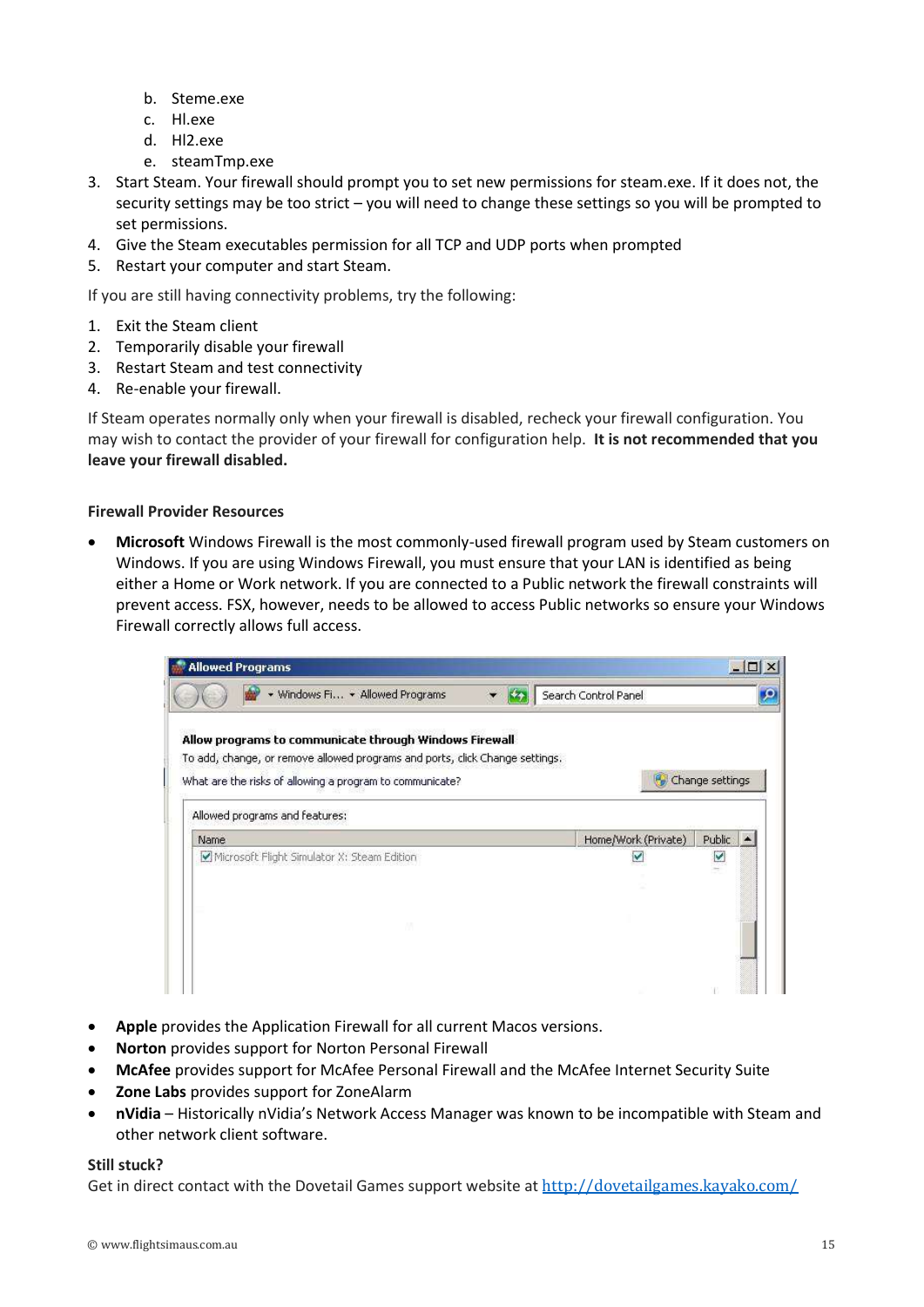## **Resources**

geardown three greens (2015) *Setting up shared cockpit for multiplayer in FSX Steam Edition – a tutorial* <https://www.youtube.com/watch?v=OZ5Uw74z370>

Flighsimguy (2016) *[FSX] How to Establish a Shared Cockpit Session* <https://www.youtube.com/watch?v=bVNCiE4H5sg>

Novawings (2015) FSX Tutorials – Cockpit Sharing <https://www.youtube.com/watch?v=fyJ5wkALcHo>

Captain Walton (2014) *How to Setup Shared Cockpit in FSX & FSX SE* [https://www.youtube.com/watch?v=\\_rEB8wxCEdw](https://www.youtube.com/watch?v=_rEB8wxCEdw)

Whiley, Greg (2012) Aussie Star Flight Simulation, *Multiplayer Pilot Co-pilot Manual Boeing 747-400*, [Flight Simulation Australia](http://www.flightsimaus.com.au/)